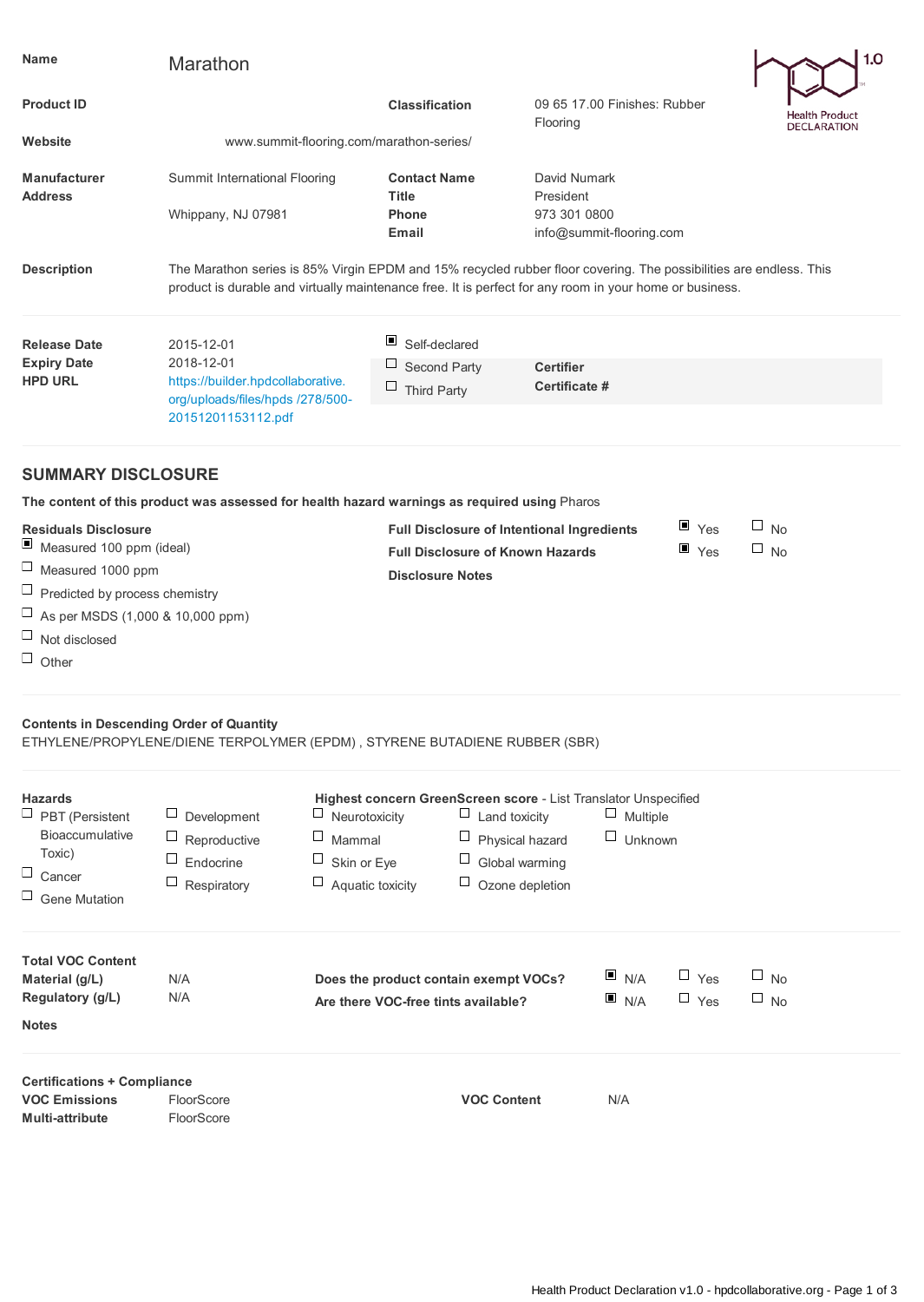The HPD Standard is solely a declaration of product content and direct health hazards associated with exposure to its individual contents. It is not a full assessment of environmental impacts from the life cycle of this product. It is not an assessment of risks associated with actual use of the product. It does not address the potential health impacts of substances used or created during manufacture that do not appear in the final product as residuals, nor substances created during combustion or other degradation processes.

This Health Product Declaration was generated following the requirements of the noted Standard version and is valid for a total of three years after date of issue or three months after a substantive change of product contents occurs. Users should verify that this Health Product Declaration is compliant with the most current version of the HPD Standard. Accuracy of claims made in this Health Product Declaration is the sole responsibility of the listed manufacturer and certifier (if applicable). The HPD Collaborative does not warrant any claim made herein, explicit or implicit. The HPD Standard is an "open standard" developed and managed by the HPD Collaborative, a nonprofit organization. For more information, visit hpdcollaborative.org.

## **CONTENT IN DESCENDING ORDER OF QUANTITY**

All ingredients must be assessed for health warnings against Priority Hazard Lists, regardless of disclosure level.

Priority Hazard Lists and information on the GreenScreen Benchmarks can be found at www.hpdcollaborative.org/hazardlists.

GS: GreenScreen Benchmark; RC: Recycled Content, PC: Post Consumer, PI: Post Industrial (Pre-consumer), BO: Both; Nano: comprised of nanoscale *particles or nanotechnology*

| <b>Name</b>                                | <b>CAS RN</b>                           | % weight    | GS   | <b>RC</b> | Nano | Role                        |  |
|--------------------------------------------|-----------------------------------------|-------------|------|-----------|------|-----------------------------|--|
| <b>Hazard A</b>                            | <b>Warning A</b>                        |             |      |           |      |                             |  |
| <b>Hazard B</b>                            | <b>Warning B</b>                        |             |      |           |      |                             |  |
| <b>Hazard C</b>                            | <b>Warning C</b>                        |             |      |           |      |                             |  |
| <b>Hazard D</b>                            | <b>Warning D</b>                        |             |      |           |      |                             |  |
| <b>Hazard E</b>                            | <b>Warning E</b>                        |             |      |           |      |                             |  |
| <b>Notes</b>                               |                                         |             |      |           |      |                             |  |
|                                            |                                         |             |      |           |      |                             |  |
| ETHYLENE/PROPYLENE/DIENE TERPOLYMER (EPDM) | 25038-36-2                              | $0 - 99 \%$ | LT-U | U         | N    | Main ingredient in flooring |  |
| None found                                 | No warnings found on HPD Priority lists |             |      |           |      |                             |  |

"We are concerned as a company about the proprietary content with regards to exact quantities per product being released due to a possible manufacturing duplication. In the highly competitive recycled rubber flooring industry, exact formulations with regards to rubber crumb and polymer binder are really what determines product quality and durability. If our competitors had access to the ratios of contents of these products, we could quickly lose our competitive edge in the market place."

| <b>STYRENE BUTADIENE RUBBER (SBR)</b> | 9003-55-8                               | $0 - 99\%$ | LT-U |  |  | Main ingredient |
|---------------------------------------|-----------------------------------------|------------|------|--|--|-----------------|
| None found                            | No warnings found on HPD Priority lists |            |      |  |  |                 |

"We are concerned as a company about the proprietary content with regards to exact quantities per product being released due to a possible manufacturing duplication. In the highly competitive recycled rubber flooring industry, exact formulations with regards to rubber crumb and polymer binder are really what determines product quality and durability. If our competitors had access to the ratios of contents of these products, we could quickly lose our competitive edge in the market place."

## **CERTIFICATIONS AND COMPLIANCE**

**Certifying Party** = First: Manufacturer's self-declaration; Second: Verification by trade association or other interested party; Third: Verification by independent certifier (ideal).

**Applicable facilities** = Manufacturing sites to which testing applies.

| <b>Type</b> | <b>Standard or Certification</b> |                      |                       | <b>Certifier or Laboratory</b> |  |  |  |
|-------------|----------------------------------|----------------------|-----------------------|--------------------------------|--|--|--|
|             | <b>Certifying Party</b>          | <b>Issue</b><br>Date | <b>Expiry</b><br>Date | <b>Certificate URL</b>         |  |  |  |
|             | <b>Applicable Facilities</b>     |                      |                       |                                |  |  |  |
|             | <b>Notes</b>                     |                      |                       |                                |  |  |  |